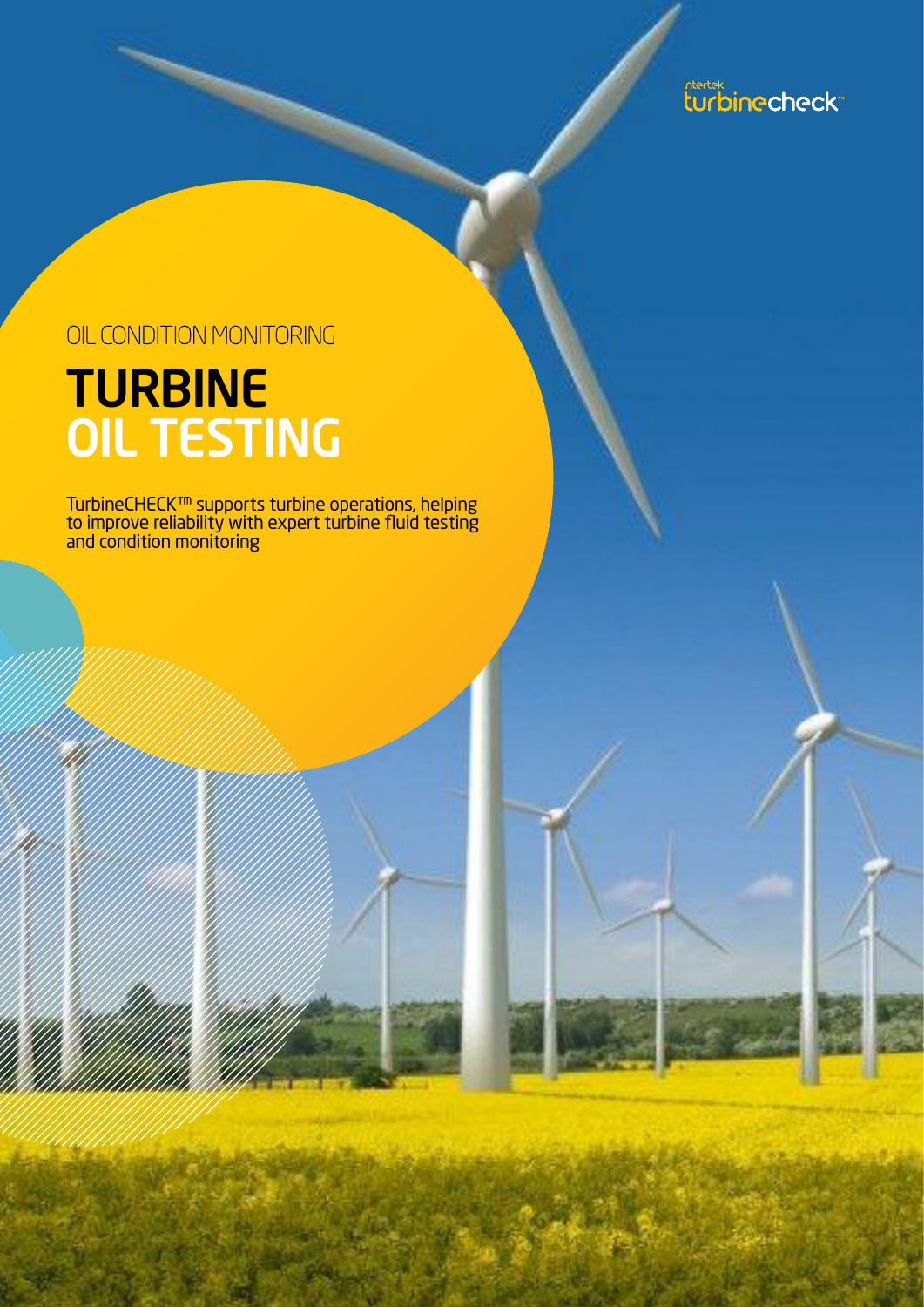

# TurbineCHECK<sup>TM</sup> - Total Quality Assurance for Turbines

TurbineCHECK™ program provides regular quality control testing of mission critical fluids needed to maintain turbine operations, reducing the threat of turbine downtime and repair. By tracking changes in the quality, chemical, and physical properties of turbine fluids, Intertek Caleb Brett experts can alert client's to potential or developing problems, allowing time for preventative repairs and maintenance, helping avoid serious breakdowns, stoppages, and incidents. Providing total peace of mind.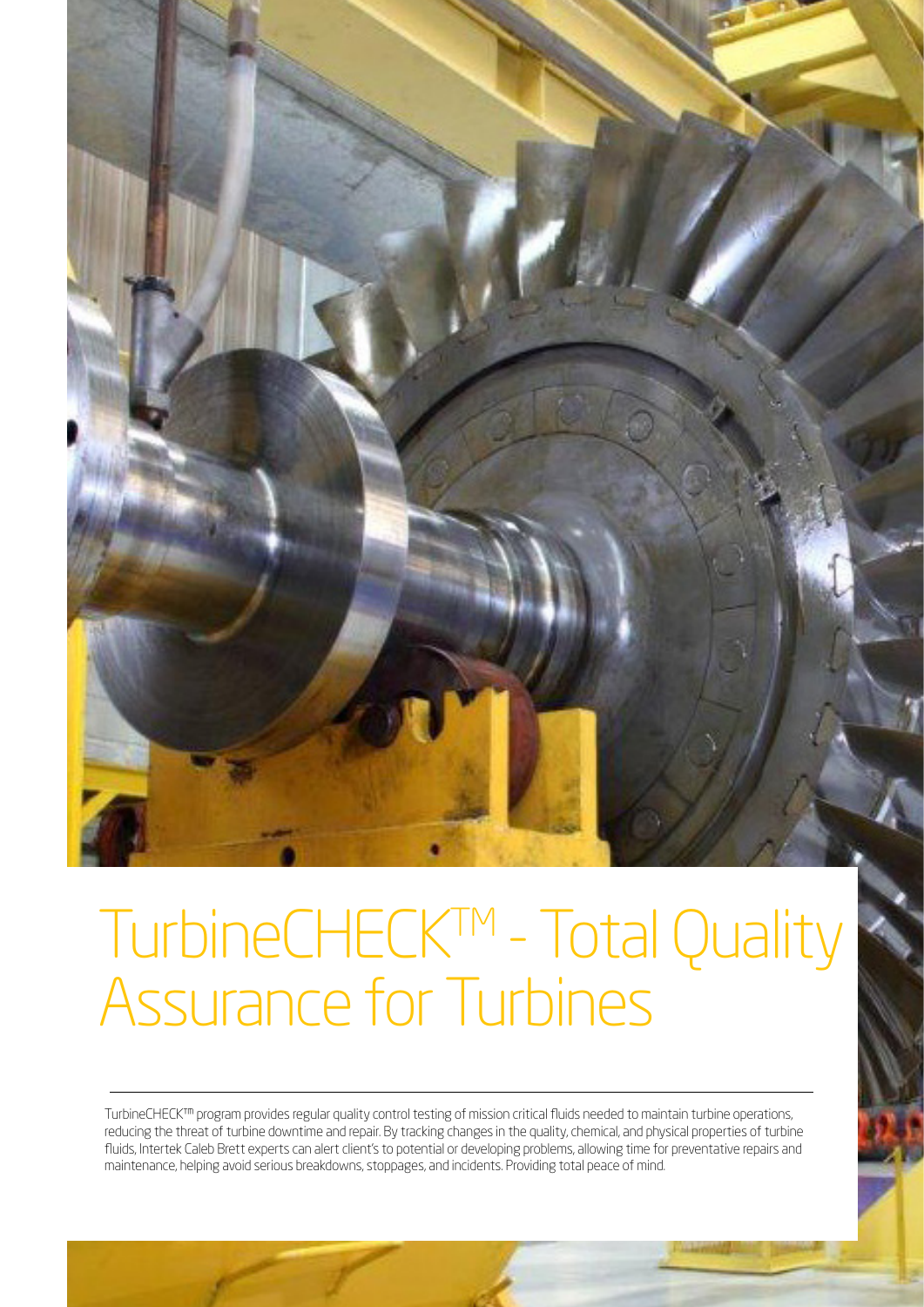### Intertek Caleb Brett's TurbineCHECKTM Global Testing and Monitoring services provide clients with the confidence to power ahead with safely.

#### Helping Turbines Remain Operational and Reliable

Turbines have heavy usage demands placed upon them, often in harsh and forbidding environments. High levels of operational reliability are needed to ensure turbine installations are running to expected design, performance, and safety specifications. Turbine failures can be very expensive, potentially dangerous, and highly disruptive to normal business

#### Global Testing and Monitoring **Services**

- Turbine gearbox oil and hydraulic fluid testing
- Particulate and debris analysis
- Filter analysis
- Grease testing
- Contamination analysis
- Supply of test sample kits and rapid courier service
- Forensic engineering and mode-of-failure expertise

#### Related Wind Turbine Testing **Expertise**

Intertek Caleb Brett experts help wind power clients to better design, produce, install and maintain turbines for enhanced performance, reduced downtimes and greater productivity. Caleb Brett's testing services help turbine manufacturers, component manufacturers, power generation companies and others. Services include:

- AWEA 9.1 Standard Testing and Certification (small wind turbines)
- Electrical Safety Testing for Wind Turbines
- Microgeneration Certification Scheme (MCS)
- Mechanical Performance Testing
- Failure Analysis and Materials Testing
- NDT

#### Intertek Caleb Brett Turbine and Power Generation Expertise

The TurbineCHECK™ program complements and brings together a wide range of

international technical services and expertise supporting the power generation and transmission industries. Caleb Brett helps clients improve operations and profitability while reducing safety, performance and business risks.

The SmartTrack Program helps large wind turbine manufacturers get on the track to certification, while at the same time fulfilling the requirements for field labeling. The Program ensures that qualification for field labeling is completed as quickly as possible to get large wind turbine manufacturers ready for installations while simultaneously focusing on the certification process.

Intertek's Energy & Water Consultancy (formerly Metoc) marine consultancy specialists help developers, financiers, offshore transmission owners, government and regulators to manage risk of all marinerelated issues.

Our consultancy services are tailored to our clients' requirements, from early planning through design and consent to construction, operation, life extension and decommissioning. Active in the offshore wind sector since 1997, we provide our clients with technical services throughout the lifecycle of the project.

#### WindAware<sup>™</sup>

The WindAware™ Asset Integrity management software tool helps asset owners and operators organize information and increase cooperation among groups for improved safety, efficiency, performance and reduced risks.

WindAware™ is one of a suite of cloudbased applications used at over 350 facilities worldwide.

A few of the WindAware™ benefits include:

- Documenting asset information for owner / operator
- Reduction in forced outages based on improved availability of data / knowledge / analyses
- Reduced time manually analysing and searching for data
- Efficient outage report writing